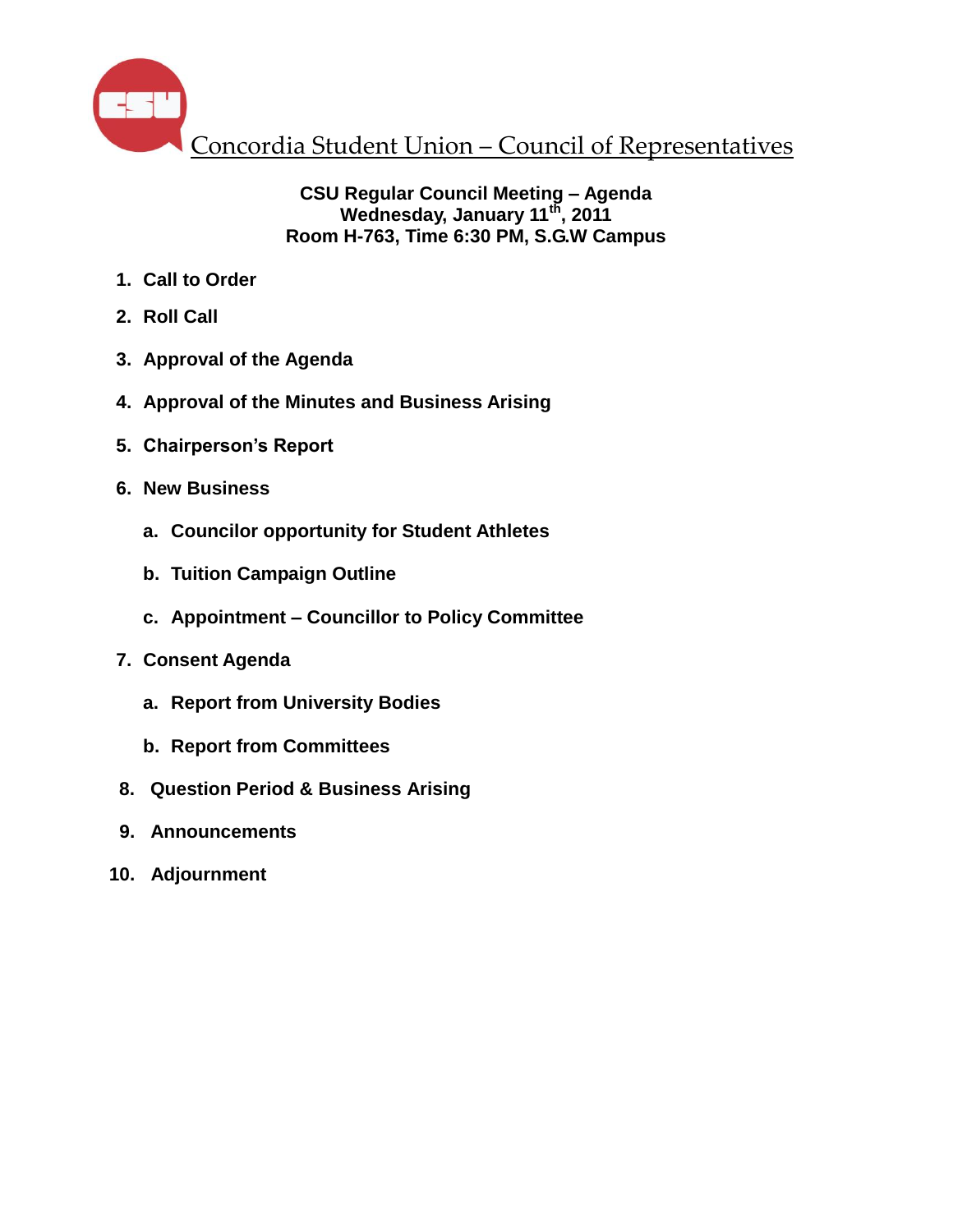

CSU Regular Council Meeting January  $11^{th}$  2011

1. The meeting is called to order at 6:41 pm.

## 2. Roll Call

**Executives:** Melissa Fuller Hasan Cheikhzen Chad Walcott Lex Gill Laura Glover Jordan Lindsay Gonzo Nieto

#### **Councillors:**

Iain Meyer-Macaulay Anaii Lee-Ender Renee Tousignant Simon-Pierre Lauzon Yassine Chaabi Eduardo Alves Annie Thompson Sabrina D'Ambra April Underwood Lina Saigol Ail Moenck Omar Abdullabi Michaela Manson Melanie Hotchkiss Cameron Monagle Kyle Mcloughlin Eva-Loan Ponton-Pham Irmak Bahar Amer Muiny Ariel Dabora Nadine Atallah

3. Approval of the Agenda Lex Gill: Add Emran's motion under new business point A. Councillor opportunity for student athletes. **Kyle Mcloughlin:** Seconds.

**Melissa Fuller:** Remove JB appointments.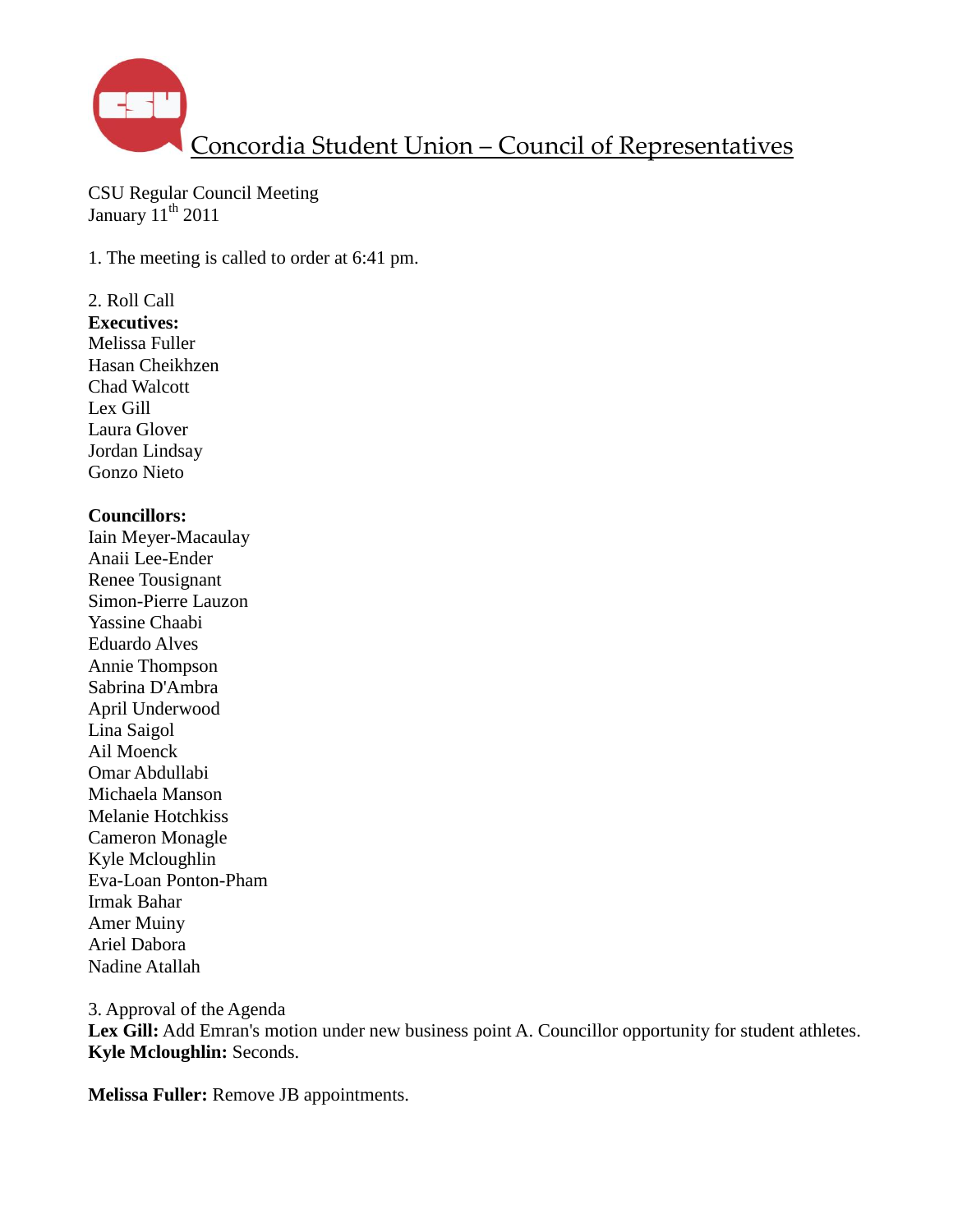

**Morgan Pudwell:** Appointment to Policy Committee (Councillor) is now point 6 c).

**Chad Walcott:** Moves to approve. **Iain Meyer Macaulay:** Seconds.

**Vote:** All in favour of approving the agenda: unanimous. 4. Approval of the Minutes and Business Arising Sabrina D'Ambra: Her attendance is not recorded for December 14<sup>th</sup> and November 23<sup>rd</sup>.

**Irmak Bahar:** Send out minutes on Friday before the meeting.

**Melanie Hotchkiss:** Lex Gill's name is spelled wrong in some of the minutes. She also clarifies a point she made during a November meeting.

**Emran Ghasemi:** Moves to approve. **Second:**

**Vote:** All in favour of approving the minutes: unanimous. Nadine Atallah, Annie Thompson, Eva-Loan Ponton-Pham, Simon-Pierre Lauzon, Irmak Bahar abstain.

5. Chairperson's Report **Chairperson:** Send official wording of motions to council secretary.

Lex Gill: Welcomes new Councillors. Asks Chairperson to give a brief intro to Robert's Rules.

6. New Business

a. **Emran Ghasemi:** Gives Councillors letters of support from Concordia athletes. WHEREAS student athletes should be represented on Concordia Student Union's council of representatives.

WHEREAS Concordia student athletes have an integral role to play in Concordia Student Life

WHEREAS Concordia athletes represent the University provincially, nationally and internationally

WHEREAS school spirit at Concordia is rated below average compared to other universities across Canada

WHEREAS there is no official student athlete voice on council.

WHEREAS students contribute considerable financial assistance to athletics in Concordia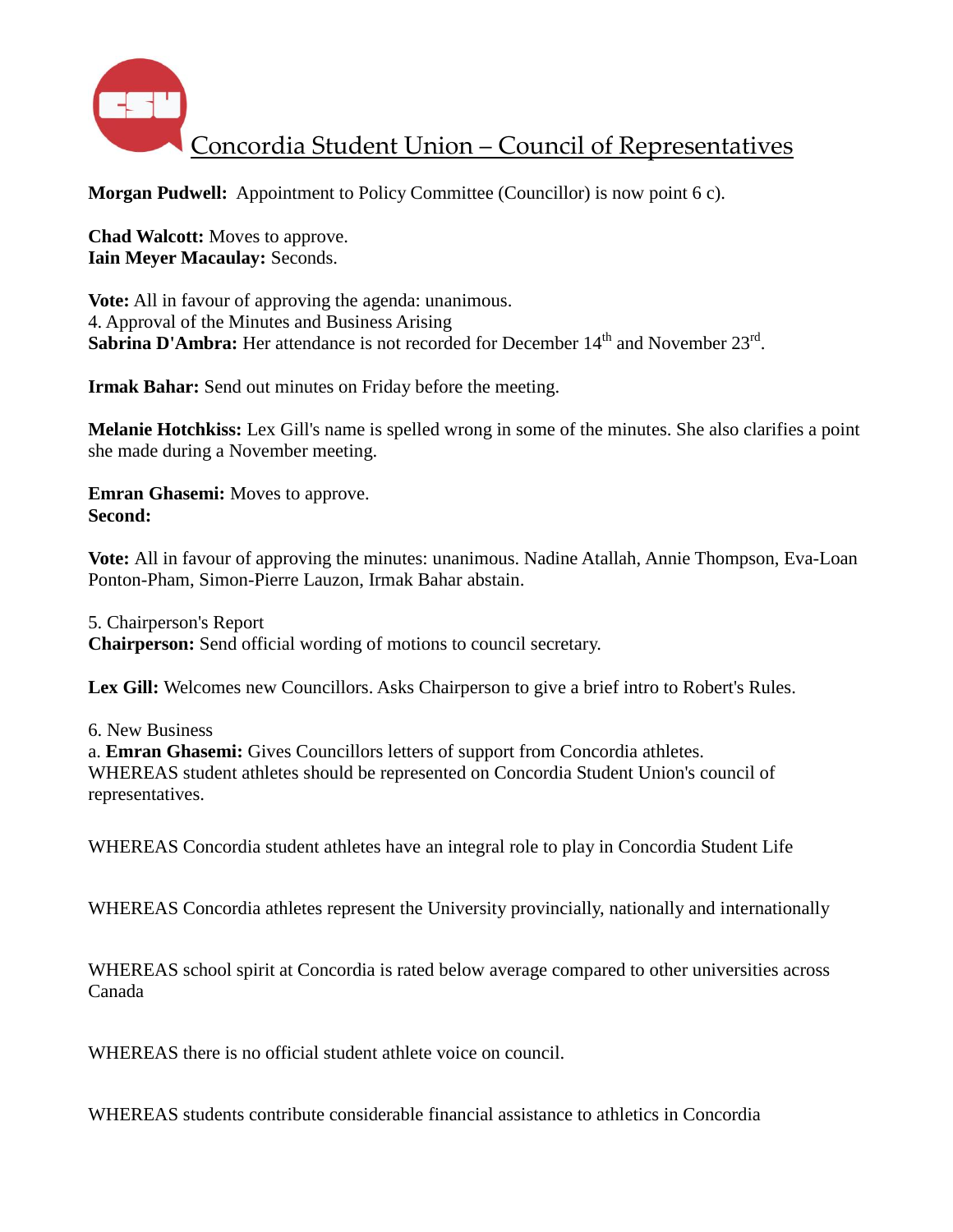

BIRT a new councillor position be created.

BIFRT this councillor position is reserved for concordia university student athletes

BIFRT students that participate on any concordia varsity team for atleast one season, be eligible to run for this position during the annual general elections.

BIFRT the policy review committee be tasked with defining the wording of the referendum question for the winter 2012 annual elections

BIFRT a special council meeting be called no later than February 15 2012, to ratify the referendum question.

BIFRT this referendum question is added to the Annual Election that will take place in March 2012

BIFRT the chief electoral officer of the Concordia Student Union, be responsible for students interested in running for the position are current student athletes

#### **Sabrina D'Ambra:** Seconds.

**Emran Ghasemi:** There is an absence of student athlete representation on the CSU. He is a member of the Concordia rugby team, which has a large impact on his life. Athletes represent Concordia and make the university proud,. They also raise the status of the university. Students rarely come to the games. CSU representation is very weak. The last Stinger to run and win an executive position was in 1997. To fix this, he proposes to add a seat on Council representative of athletes, which would act as a liason between rest of Concordia and the athletes.

He notes the accomplishments of various Concordia sports teams. We invest in athletics through a fee per credit, so it should be represented on CSU Council. Encourages Council to have an open mind in making this decision- their job is to represent all students. Introduces Jackie, a member of the woman's rugby team.

**Jackie:** This will lead to further awareness of athlete programs, increase reputation of Concordia on an international level. Student athletes have to take 9 credits in a semester, most take 12-15. Student athletes often combine work, school, and training. Details her personal experience as a Concordia athlete. Has seen the rugby program grow. Concordia has been represented internationally- tournaments in Switzerland and Japan. It is an under utilized tool for the university. Athletic teams can provide representation and promotion throughout academic year on many different levels. Promoting the brand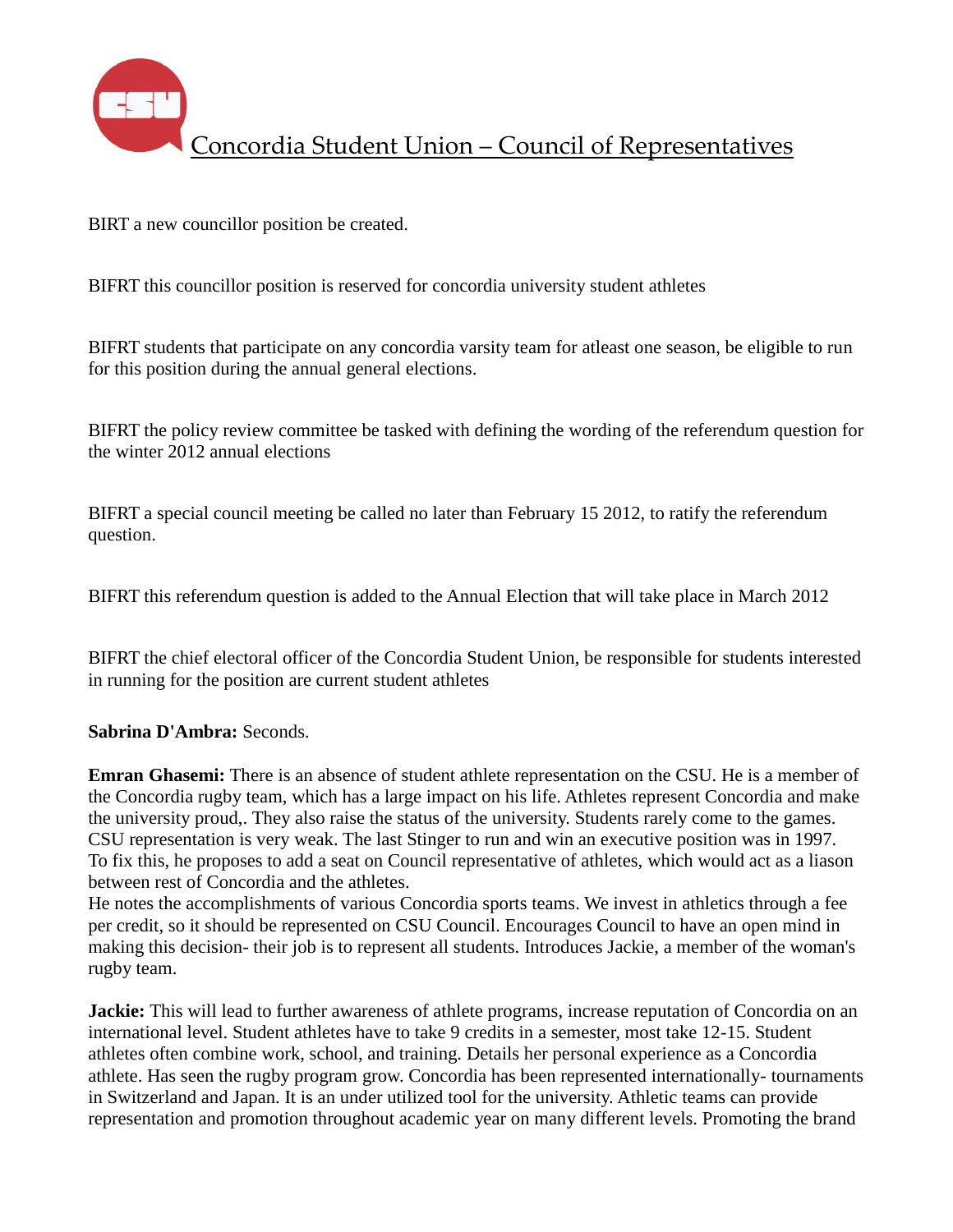

of Concordia Univesity. Beneficial for the entire student body.

**Emran Ghasemi:** We also miss orientation because of training.

**Irmak Bahar:** Thinks it's great that students are interested in the Union. Concerned that this is not the best way to promote school spirit. As the CSU, they have a mandate to represent students but it's on the basis of Faculty. Adding another division would complicate things. A lot of students may feel that they are not represented. Isn't sure what doors this could open. There are other ways in which student athletes could be represented, like committees.

**Iain Meyer-Macaulay:** Representation of the Stingers is important on Council. There are Stingers in every faculty on campus. It's possible for them to run through those faculties. In terms of McGill having an athlete Councillor, it's partly due because they have a Varsity Council of athletics and we don't- could this be a better place to start?

**Simon-Pierre Lauzon:** Athletes would be voting twice- as an athlete and a member of a faculty. Acknowledges the problem, but does not think this is the best way to remedy it.

**Emran Ghasemi:** This is not an issue of the school spirit problem, but rather of having a Stinger in the Council room to help make decisions that are good for athletes.

**Lina Saigol:** Has a lot of respect for athletes. There is proportional representation on Council by faculty. Legally it doesn't make sense to have a specific position on Council just for athletes. Falls under student life.

**Cameron Monagle**: An athletic seat would open the door to other kinds of seats, including residence seats, etc. There are other problems with the wording of the motion. Council is being asked to approve something that hasn't been determined yet. Would like to see a broader mandate that doesn't necessarily include a solution.

**April Underwood:** Addressing this issue through the creation of a committee would be a good stepping stone. Events Committee recently had a meeting talking about working closely with SWARM to bring out athletics-interested crowd to CSU events. Athletes can always come to Council and address their concerns.

**Yassine Chaabi:** Stingers are as involved as Councillors and members of the CSU executive. They are important to Concordia because they represent the school on an international level. There is no reason not to give them a seat.

**Andy Filipowich:** Opposes this motion. Students can come voice their opinions and concerns. Having a vote doesn't necessarily mean you will have more power.

**Emran Ghasemi:** There should be someone representing athletes on the CSU. Student Life has done nothing for student athletes during the last few years. The amount of sacrifice they're giving to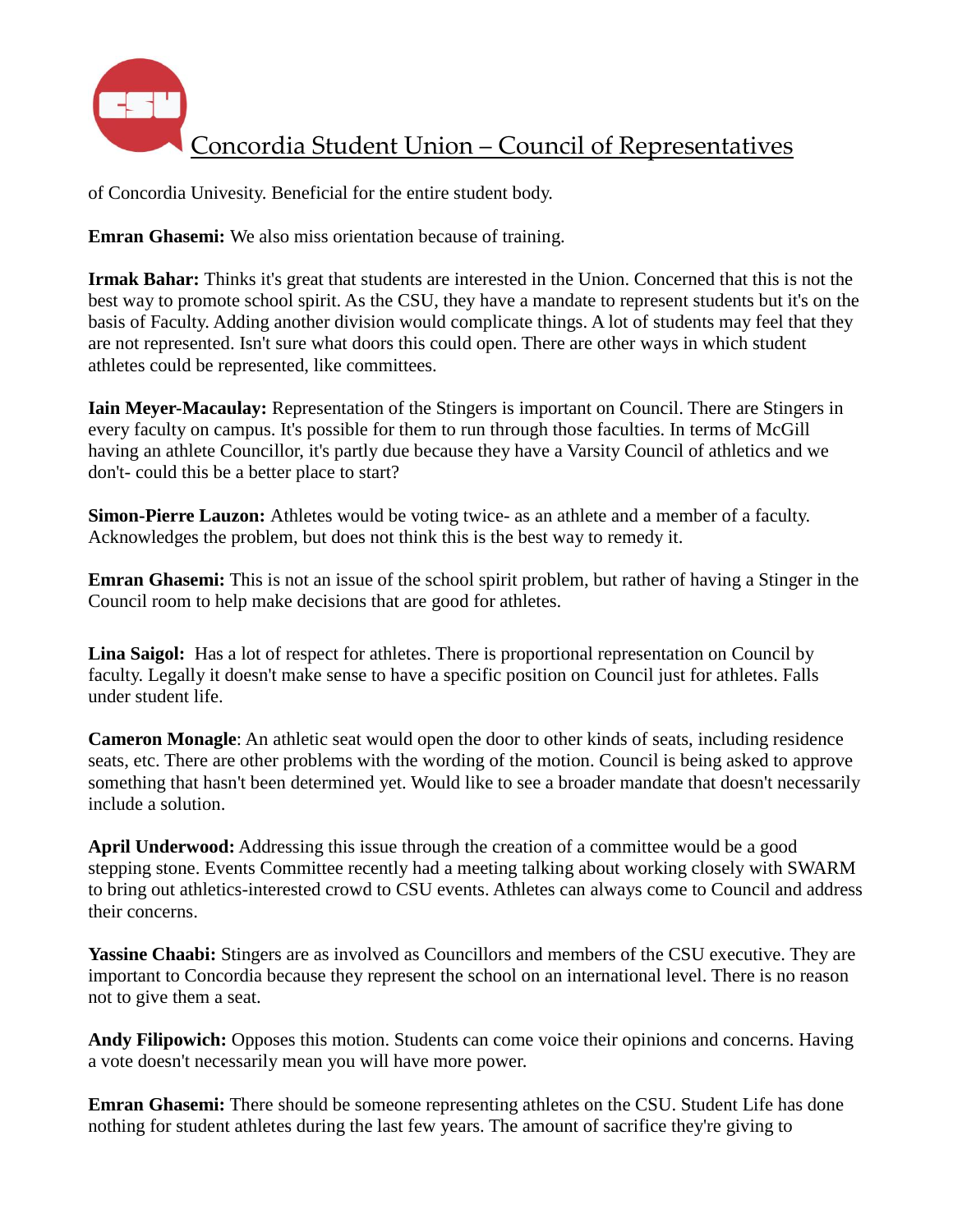

represent us on the field is high, so they don't have the time to come here and voice concerns.. Most student athletes don't have the time to run as a Councillor.

**Omar Abdullabi:** Emran raises a valid point. But is this the best way to address this concern? Is it complicating the process? Perhaps we could explore creative avenues to fix problem.

**Emran Ghasemi:** This would not complicate the process. The CEO will check who is in each faculty; it would not be hard to find out if they are an athlete as well. Someone can run for this position one season after playing for a Stingers team. This is not only to raise school spirit, it's to have them as part of the decision making group.

**Laura Glover:** Agrees that there should be something done, but maybe not a position on Council.

**Amer Muiny:** The CSU is the way for students to be represented. If a group wants to be represented, why not? Let's create a seat with no voting power but that can communicate with CSU. Should be representing all students at Concordia. In terms of the motion itself, he proposes to postpone it for now but keep the idea and make a better motion. Supportive of general idea, not of the motion itself.

**Melanie Hotchkiss:** Echoes concerns of having constituency-based seats- year to year figuring out who can have a seat. Something to look at- in terms of school spirit and athletics are not represented in the CSU. Find a way to fix this- committee? Events Committee. Collaboration between athletes and CSU- alternative solutions. Tonight not time or place to do this. Speaks of experience at Dawson College- creation of clubs- more involved and could promote themselves better. Not necessarily a solution for Concordia, but there are other options.

**Ariel Dabora:** We are all here because Concordia is a school to be proud of. Athletics is part of this. Irmak and Simon talking about what it means to be a councillor- being a councillor should be a student who wants to make a difference. Council should think about not only what the CSU can do for the Stingers, but also what we stand to gain through working with them. Is in support of the motion.

Lex Gill: Moves to refer the motion to Policy Committee. They could consider other ways for student athletics to be represented at the CSU. **Nadine Atallah:** Seconds.

**Sabrina D'Ambra:** The time of the meeting be convenient for Emran and SWARM and Stingers to attend.

**Nadine Atallah:** Council should extend a formal invitation to Stingers and SWARM to attend the meeting.

**Chad Walcott:** Something that PC could look into is establishing a standing committee as the first step towards solving this problem.

**Vote:** All in favour of referring the motion to PC: 21, Irmak Bahar opposed.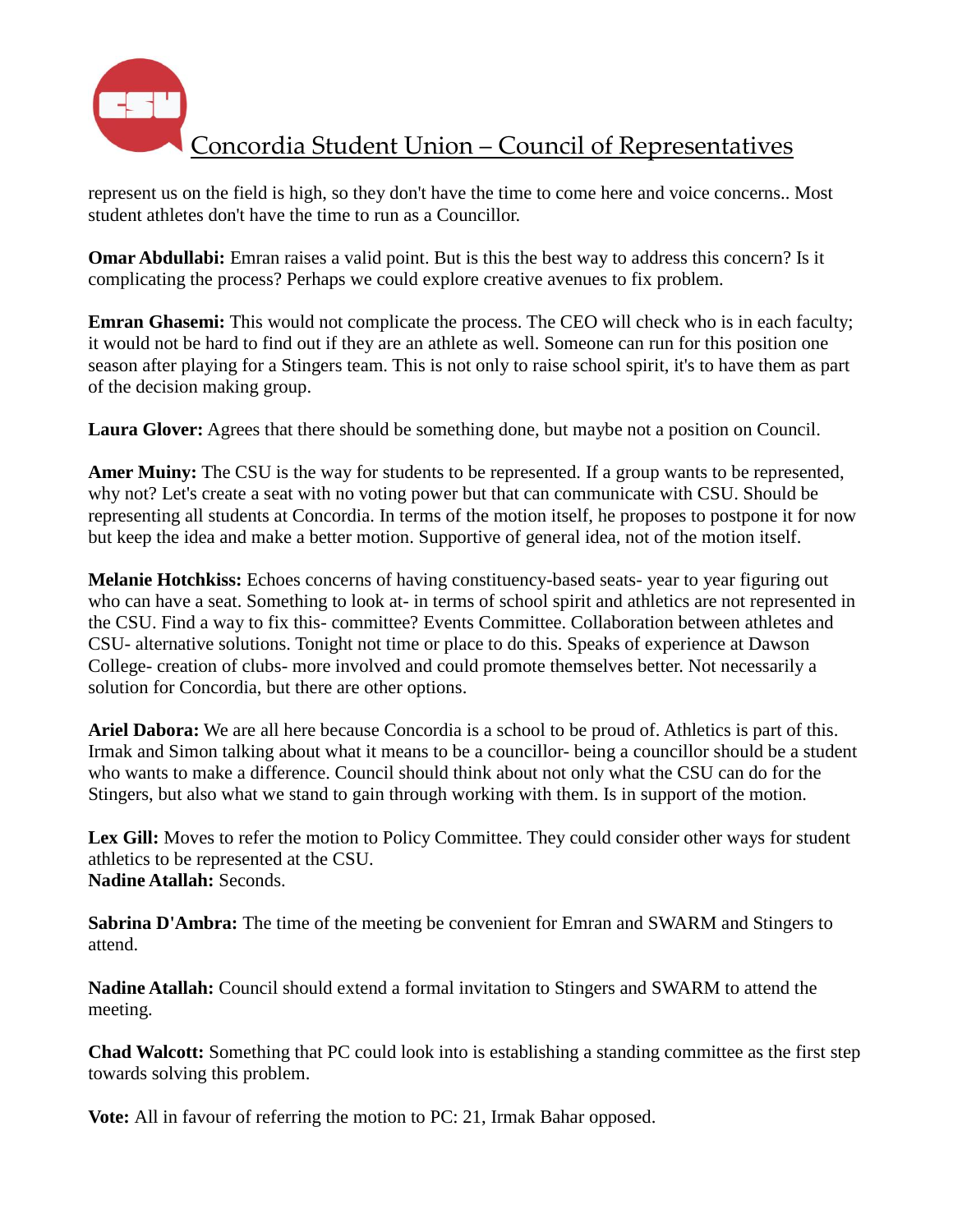

**Emran Ghasemi:** Moves to take a 10 minute recess.

**Vote:** All in favour of taking a 10 minute recess: unanimous.

Meeting is reconvened at 8:05 pm.

**Chad Walcott:** BIRT that this document be supported by Council, as recommended by the External & Campaigns committee, as a broad political framework for the next three months of the tuition campaign leading up to a general assembly proposing a CSU-wide strike

BIFRT that any feedback be sent to the External  $&$  Campaigns committee for expansion, modification and enrichment of this plan, and that the External  $\&$  Campaigns committee be responsible for adopting future changes to the plan as a result of changes to political or logistical circumstances. **Nadine Atallah:** Seconds.

**Nadine Atallah:** Thanks External Committee and Chad. Contentious point was strike and dates, but she has come to realize that it's the only way they can move forward.

**Tomer Shavit:** The dates in question- were those dates chosen because they are also being done by other universities?

**Chad Walcott:** Yes, they were coordinated with other universities. They will be moving towards strike mandates around the same time. Would not strike by themselves- looking to join a larger movement within the province.

Lex Gill: March 22<sup>nd</sup> will be a big demonstration. Students voting on this motion have several weeks to talk about the strike.

**Irmak Bahar:** Amendment to motion. Add BIFRT regarding departmental organizations being in solidarity.

**Eva-Loan Pontom-Pham:** Seconds.

**Chad Walcott:** Considers it friendly.

**Emran Ghasemi:** International students could get deported from the country. There are other ways of approaching this.

**Cameron Monagle:** Is an international student and knows that this is not how it works. You're still registered as a full time student. Your legal status is therefore not threatened.

**Nadine Atallah:** It's beyond the students' control.

**Kyle Mcloughlin:** It's our right to go on strike as members of the union.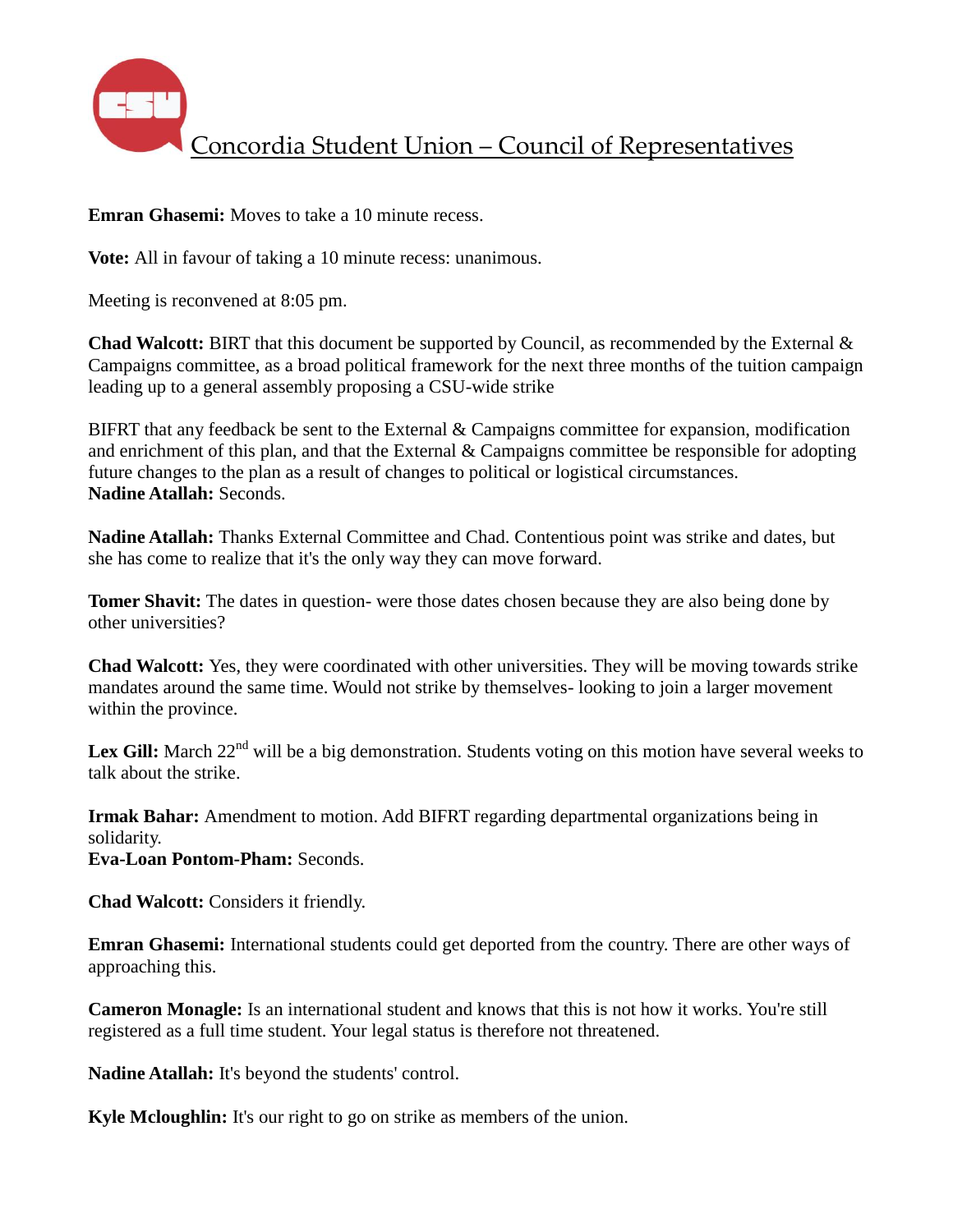

**Emran Ghasemi:** Take leadership in contacting the government in regards to ensuring the safety of international students.

**Chad Walcott:** 2005 saw the most post-secondary schools in QC go on strike, and no international students were deported.

Everything is done strategically to put max amount of pressure on government.

**Omar Abdullabi:** International students fear that they could get in trouble. Maybe there could be advertising addressing this concern, as it's a widely held concern.

**Nadine Atallah:** Friendly amendments:

Be it further resolved that the CSU work in conjuction with CISA to address the concerns of international students when it comes to student strikes.

Be it further resolved that the CSU conduct a research into potential backlash international students can experience as a resul of a student strike from a legal, not a historical point of view.

**Lex Gill:** A student union not a labour union, but has distinct status. Nowhere in legislation is the right to strike, but they usually do have a very real political ramification. The union is bound by the vote of the members, and can't do otherwise but support it.

**Irmak Bahar:** Involved with FEM (Free Education Montreal). FEM put resources and time into these issues over the summer and have prepared extensive research documents that address every question that has been asked and more. Approach her or go to [www.freeeducationmontreal.org.](http://www.freeeducationmontreal.org/)

**Michaela Manson:** Calls question. **Ali Moenck:** Seconds.

**Vote:** Melanie Hotchkiss opposed.

**Vote:** All in favour of the motion and amendments as they are currently worded: unanimous. Motion carried.

**Melanie Hotchkiss: H**opes that all Councillors get in touch with the External and Campaigns Committee. There are legitimate concerns brought up. Need councillors to be involved.

Lex Gill: Events at Reggies, call-ins, sleep-in.

6.C- Appiontment to Policy Committee

**Morgan Pudwell:** Bruno is no longer a Councillor, so there is an opening. She gives a brief description of the Policy Committee.

**Melanie Hotchkiss:** Nominates Omar.